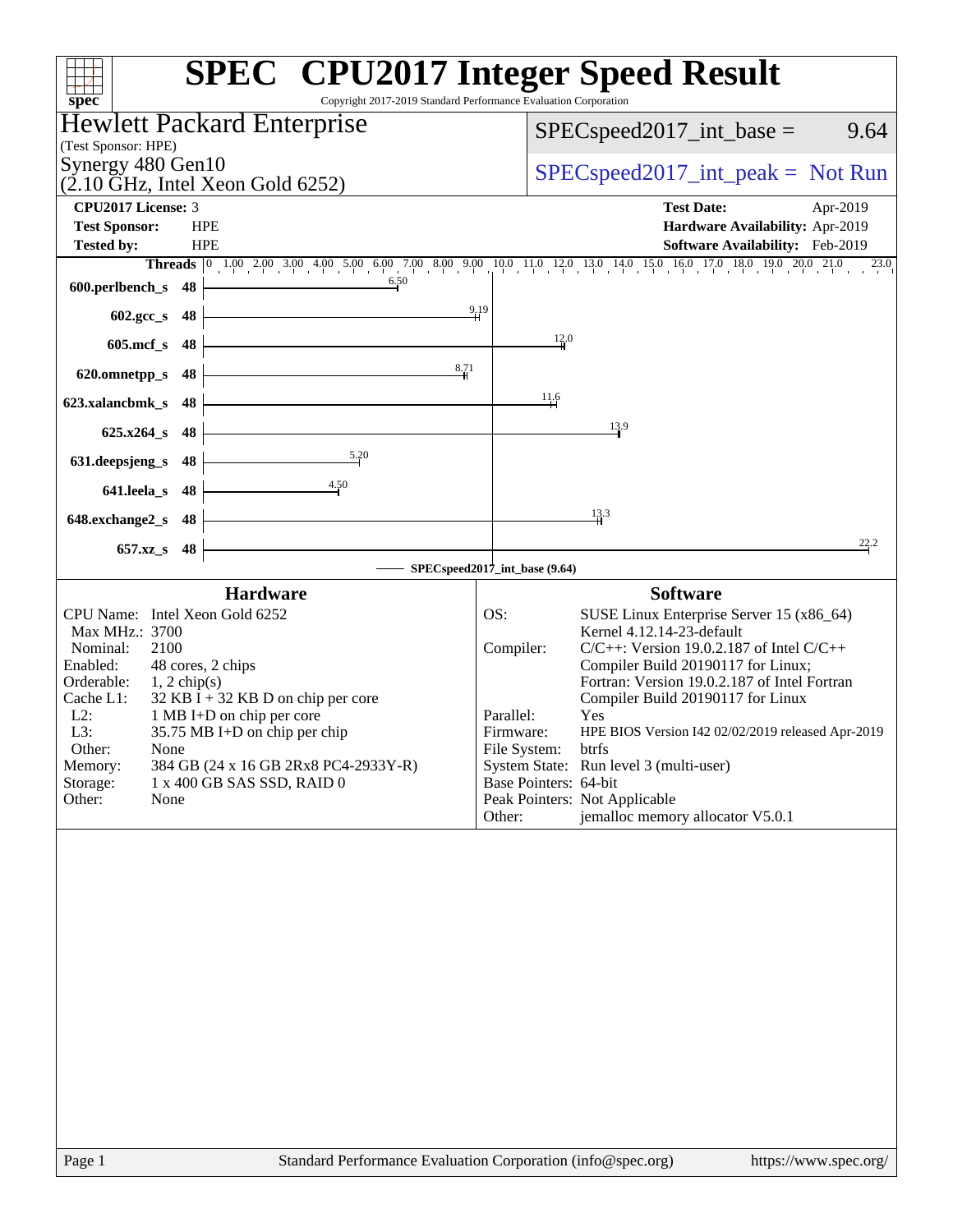

# **[SPEC CPU2017 Integer Speed Result](http://www.spec.org/auto/cpu2017/Docs/result-fields.html#SPECCPU2017IntegerSpeedResult)**

Copyright 2017-2019 Standard Performance Evaluation Corporation

## Hewlett Packard Enterprise

(Test Sponsor: HPE)

(2.10 GHz, Intel Xeon Gold 6252)

 $SPEC speed2017\_int\_base =$  9.64

# Synergy 480 Gen10  $S^{per}$  [SPECspeed2017\\_int\\_peak =](http://www.spec.org/auto/cpu2017/Docs/result-fields.html#SPECspeed2017intpeak) Not Run

**[Tested by:](http://www.spec.org/auto/cpu2017/Docs/result-fields.html#Testedby)** HPE **[Software Availability:](http://www.spec.org/auto/cpu2017/Docs/result-fields.html#SoftwareAvailability)** Feb-2019

**[CPU2017 License:](http://www.spec.org/auto/cpu2017/Docs/result-fields.html#CPU2017License)** 3 **[Test Date:](http://www.spec.org/auto/cpu2017/Docs/result-fields.html#TestDate)** Apr-2019 **[Test Sponsor:](http://www.spec.org/auto/cpu2017/Docs/result-fields.html#TestSponsor)** HPE **[Hardware Availability:](http://www.spec.org/auto/cpu2017/Docs/result-fields.html#HardwareAvailability)** Apr-2019

## **[Results Table](http://www.spec.org/auto/cpu2017/Docs/result-fields.html#ResultsTable)**

|                                    | <b>Base</b>    |                |              |                | <b>Peak</b> |                |       |                |                |              |                |              |                |              |
|------------------------------------|----------------|----------------|--------------|----------------|-------------|----------------|-------|----------------|----------------|--------------|----------------|--------------|----------------|--------------|
| <b>Benchmark</b>                   | <b>Threads</b> | <b>Seconds</b> | <b>Ratio</b> | <b>Seconds</b> | Ratio       | <b>Seconds</b> | Ratio | <b>Threads</b> | <b>Seconds</b> | <b>Ratio</b> | <b>Seconds</b> | <b>Ratio</b> | <b>Seconds</b> | <b>Ratio</b> |
| 600.perlbench_s                    | 48             | 275            | 6.45         | 273            | 6.50        | 273            | 6.50  |                |                |              |                |              |                |              |
| $602.\text{gcc}\_\text{s}$         | 48             | 433            | 9.20         | 439            | 9.08        | 433            | 9.19  |                |                |              |                |              |                |              |
| $605$ .mcf s                       | 48             | 393            | <b>12.0</b>  | 395            | 11.9        | 392            | 12.1  |                |                |              |                |              |                |              |
| 620.omnetpp_s                      | 48             | 187            | 8.71         | 188            | 8.67        | 186            | 8.78  |                |                |              |                |              |                |              |
| 623.xalancbmk s                    | 48             | 122            | <b>11.6</b>  | 122            | 11.6        | 120            | 11.8  |                |                |              |                |              |                |              |
| 625.x264 s                         | 48             | 127            | 13.9         | 127            | 13.8        | 127            | 13.9  |                |                |              |                |              |                |              |
| 631.deepsjeng_s                    | 48             | 276            | 5.20         | 276            | 5.19        | 275            | 5.20  |                |                |              |                |              |                |              |
| 641.leela s                        | 48             | 379            | 4.50         | 380            | 4.49        | 379            | 4.51  |                |                |              |                |              |                |              |
| 648.exchange2_s                    | 48             | 221            | 13.3         | 223            | 13.2        | 222            | 13.3  |                |                |              |                |              |                |              |
| $657.xz$ s                         | 48             | 279            | 22.2         | 279            | 22.2        | 278            | 22.2  |                |                |              |                |              |                |              |
| $SPECspeed2017$ int base =<br>9.64 |                |                |              |                |             |                |       |                |                |              |                |              |                |              |

**[SPECspeed2017\\_int\\_peak =](http://www.spec.org/auto/cpu2017/Docs/result-fields.html#SPECspeed2017intpeak) Not Run**

Results appear in the [order in which they were run.](http://www.spec.org/auto/cpu2017/Docs/result-fields.html#RunOrder) Bold underlined text [indicates a median measurement.](http://www.spec.org/auto/cpu2017/Docs/result-fields.html#Median)

### **[Operating System Notes](http://www.spec.org/auto/cpu2017/Docs/result-fields.html#OperatingSystemNotes)**

 Stack size set to unlimited using "ulimit -s unlimited" Transparent Huge Pages enabled by default Prior to runcpu invocation Filesystem page cache synced and cleared with: sync; echo 3> /proc/sys/vm/drop\_caches

## **[General Notes](http://www.spec.org/auto/cpu2017/Docs/result-fields.html#GeneralNotes)**

Environment variables set by runcpu before the start of the run: KMP\_AFFINITY = "granularity=fine,compact" LD\_LIBRARY\_PATH = "/home/cpu2017\_u2/lib/ia32:/home/cpu2017\_u2/lib/intel64: /home/cpu2017\_u2/je5.0.1-32:/home/cpu2017\_u2/je5.0.1-64" OMP\_STACKSIZE = "192M" Binaries compiled on a system with 1x Intel Core i9-7900X CPU + 32GB RAM memory using Redhat Enterprise Linux 7.5 NA: The test sponsor attests, as of date of publication, that CVE-2017-5754 (Meltdown) is mitigated in the system as tested and documented. Yes: The test sponsor attests, as of date of publication, that CVE-2017-5753 (Spectre variant 1) is mitigated in the system as tested and documented. Yes: The test sponsor attests, as of date of publication, that CVE-2017-5715 (Spectre variant 2) is mitigated in the system as tested and documented. jemalloc, a general purpose malloc implementation built with the RedHat Enterprise 7.5, and the system compiler gcc 4.8.5 sources available from jemalloc.net or<https://github.com/jemalloc/jemalloc/releases>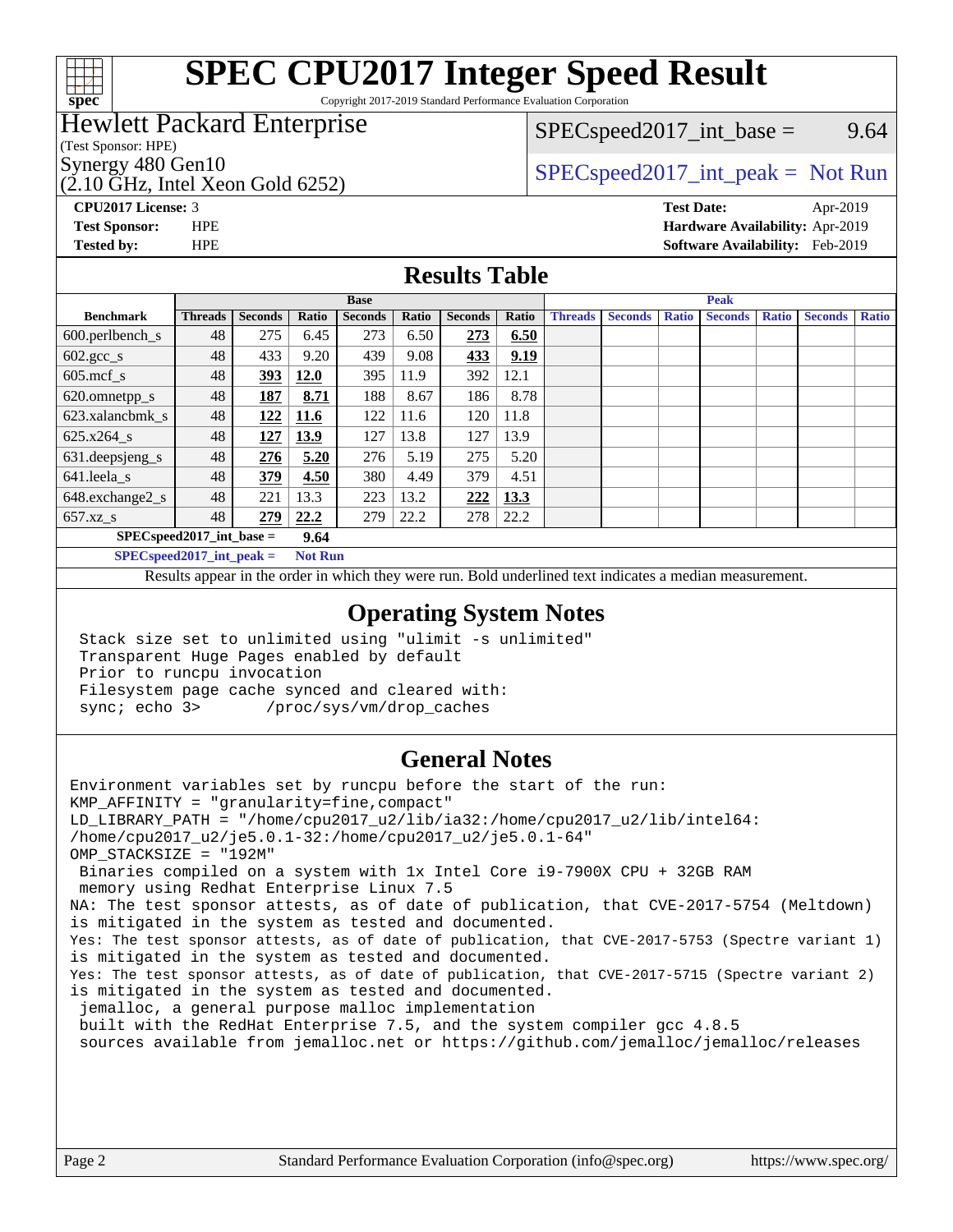#### **[SPEC CPU2017 Integer Speed Result](http://www.spec.org/auto/cpu2017/Docs/result-fields.html#SPECCPU2017IntegerSpeedResult)**  $+\ +$ Copyright 2017-2019 Standard Performance Evaluation Corporation **[spec](http://www.spec.org/)** Hewlett Packard Enterprise  $SPEC speed2017\_int\_base =$  9.64 (Test Sponsor: HPE) Synergy 480 Gen10  $S^{per}$  [SPECspeed2017\\_int\\_peak =](http://www.spec.org/auto/cpu2017/Docs/result-fields.html#SPECspeed2017intpeak) Not Run (2.10 GHz, Intel Xeon Gold 6252) **[CPU2017 License:](http://www.spec.org/auto/cpu2017/Docs/result-fields.html#CPU2017License)** 3 **[Test Date:](http://www.spec.org/auto/cpu2017/Docs/result-fields.html#TestDate)** Apr-2019 **[Test Sponsor:](http://www.spec.org/auto/cpu2017/Docs/result-fields.html#TestSponsor)** HPE **[Hardware Availability:](http://www.spec.org/auto/cpu2017/Docs/result-fields.html#HardwareAvailability)** Apr-2019 **[Tested by:](http://www.spec.org/auto/cpu2017/Docs/result-fields.html#Testedby)** HPE **[Software Availability:](http://www.spec.org/auto/cpu2017/Docs/result-fields.html#SoftwareAvailability)** Feb-2019 **[Platform Notes](http://www.spec.org/auto/cpu2017/Docs/result-fields.html#PlatformNotes)** BIOS Configuration: Hyper-Threading set to Disabled Thermal Configuration set to Maximum Cooling Memory Patrol Scrubbing set to Disabled LLC Prefetch set to Enabled LLC Dead Line Allocation set to Disabled Enhanced Processor Performance set to Enabled Workload Profile set to General Peak Frequency Compute Minimum Processor Idle Power Core C-State set to C1E State Energy/Performance Bias set to Balanced Power Workload Profile set to Custom Numa Group Size Optimization set to Flat Sysinfo program /home/cpu2017\_u2/bin/sysinfo Rev: r5974 of 2018-05-19 9bcde8f2999c33d61f64985e45859ea9 running on sy480g10-2 Thu Apr 11 12:30:13 2019 SUT (System Under Test) info as seen by some common utilities. For more information on this section, see <https://www.spec.org/cpu2017/Docs/config.html#sysinfo> From /proc/cpuinfo model name : Intel(R) Xeon(R) Gold 6252 CPU @ 2.10GHz 2 "physical id"s (chips) 48 "processors" cores, siblings (Caution: counting these is hw and system dependent. The following excerpts from /proc/cpuinfo might not be reliable. Use with caution.) cpu cores : 24 siblings : 24 physical 0: cores 0 1 2 3 4 5 6 8 9 10 11 12 13 16 17 18 19 20 21 25 26 27 28 29 physical 1: cores 0 1 2 3 4 5 6 8 9 10 11 12 13 16 17 18 19 20 21 25 26 27 28 29 From lscpu: Architecture: x86\_64 CPU op-mode(s): 32-bit, 64-bit Byte Order: Little Endian  $CPU(s):$  48 On-line CPU(s) list: 0-47 Thread(s) per core: 1 Core(s) per socket: 24 Socket(s): 2 NUMA node(s): 2 Vendor ID: GenuineIntel CPU family: 6 Model: 85 Model name: Intel(R) Xeon(R) Gold 6252 CPU @ 2.10GHz Stepping: 7 CPU MHz: 2100.000 **(Continued on next page)**Page 3 Standard Performance Evaluation Corporation [\(info@spec.org\)](mailto:info@spec.org) <https://www.spec.org/>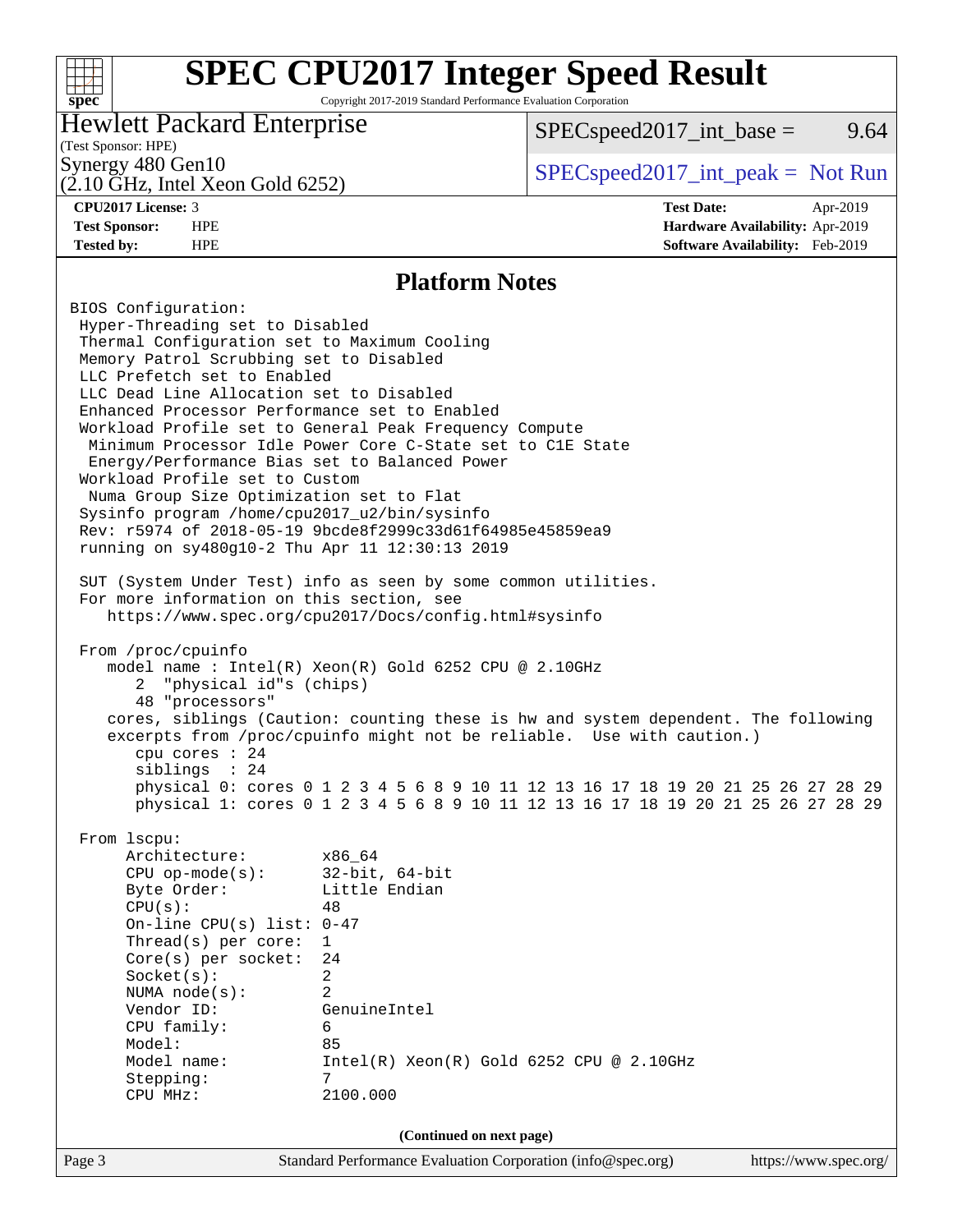## $+\ +$ **[spec](http://www.spec.org/)**

# **[SPEC CPU2017 Integer Speed Result](http://www.spec.org/auto/cpu2017/Docs/result-fields.html#SPECCPU2017IntegerSpeedResult)**

Copyright 2017-2019 Standard Performance Evaluation Corporation

## Hewlett Packard Enterprise

 $SPECspeed2017\_int\_base =$  9.64

(Test Sponsor: HPE)

Synergy 480 Gen10<br>  $SPEC speed2017\_int\_peak = Not Run$ 

# (2.10 GHz, Intel Xeon Gold 6252)

**[CPU2017 License:](http://www.spec.org/auto/cpu2017/Docs/result-fields.html#CPU2017License)** 3 **[Test Date:](http://www.spec.org/auto/cpu2017/Docs/result-fields.html#TestDate)** Apr-2019 **[Test Sponsor:](http://www.spec.org/auto/cpu2017/Docs/result-fields.html#TestSponsor)** HPE **[Hardware Availability:](http://www.spec.org/auto/cpu2017/Docs/result-fields.html#HardwareAvailability)** Apr-2019 **[Tested by:](http://www.spec.org/auto/cpu2017/Docs/result-fields.html#Testedby)** HPE **[Software Availability:](http://www.spec.org/auto/cpu2017/Docs/result-fields.html#SoftwareAvailability)** Feb-2019

#### **[Platform Notes \(Continued\)](http://www.spec.org/auto/cpu2017/Docs/result-fields.html#PlatformNotes)**

| BogoMIPS:                                                                                                                                            | 4200.00                                                                                                                                                                                                                                                                                                                                                                                                                                                                                                                                                                                                                                                                                                                                                                                                                                                                                                                                   |                       |
|------------------------------------------------------------------------------------------------------------------------------------------------------|-------------------------------------------------------------------------------------------------------------------------------------------------------------------------------------------------------------------------------------------------------------------------------------------------------------------------------------------------------------------------------------------------------------------------------------------------------------------------------------------------------------------------------------------------------------------------------------------------------------------------------------------------------------------------------------------------------------------------------------------------------------------------------------------------------------------------------------------------------------------------------------------------------------------------------------------|-----------------------|
| Virtualization:<br>L1d cache:                                                                                                                        | $VT - x$<br>32K                                                                                                                                                                                                                                                                                                                                                                                                                                                                                                                                                                                                                                                                                                                                                                                                                                                                                                                           |                       |
| Lli cache:                                                                                                                                           | 32K                                                                                                                                                                                                                                                                                                                                                                                                                                                                                                                                                                                                                                                                                                                                                                                                                                                                                                                                       |                       |
| $L2$ cache:                                                                                                                                          | 1024K                                                                                                                                                                                                                                                                                                                                                                                                                                                                                                                                                                                                                                                                                                                                                                                                                                                                                                                                     |                       |
| L3 cache:                                                                                                                                            | 36608K                                                                                                                                                                                                                                                                                                                                                                                                                                                                                                                                                                                                                                                                                                                                                                                                                                                                                                                                    |                       |
| NUMA node0 CPU(s):                                                                                                                                   | $0 - 23$                                                                                                                                                                                                                                                                                                                                                                                                                                                                                                                                                                                                                                                                                                                                                                                                                                                                                                                                  |                       |
| NUMA nodel $CPU(s):$                                                                                                                                 | $24 - 47$                                                                                                                                                                                                                                                                                                                                                                                                                                                                                                                                                                                                                                                                                                                                                                                                                                                                                                                                 |                       |
| Flags:                                                                                                                                               | fpu vme de pse tsc msr pae mce cx8 apic sep mtrr pge mca cmov<br>pat pse36 clflush dts acpi mmx fxsr sse sse2 ss ht tm pbe syscall nx pdpe1gb rdtscp<br>lm constant_tsc art arch_perfmon pebs bts rep_good nopl xtopology nonstop_tsc cpuid<br>aperfmperf tsc_known_freq pni pclmulqdq dtes64 monitor ds_cpl vmx smx est tm2 ssse3<br>sdbg fma cx16 xtpr pdcm pcid dca sse4_1 sse4_2 x2apic movbe popcnt<br>tsc_deadline_timer aes xsave avx f16c rdrand lahf_lm abm 3dnowprefetch cpuid_fault<br>epb cat_13 cdp_13 invpcid_single intel_ppin mba tpr_shadow vnmi flexpriority ept<br>vpid fsgsbase tsc_adjust bmil hle avx2 smep bmi2 erms invpcid rtm cqm mpx rdt_a<br>avx512f avx512dq rdseed adx smap clflushopt clwb intel_pt avx512cd avx512bw avx512vl<br>xsaveopt xsavec xgetbvl xsaves cqm_llc cqm_occup_llc cqm_mbm_total cqm_mbm_local<br>ibpb ibrs stibp dtherm ida arat pln pts pku ospke avx512_vnni arch_capabilities ssbd |                       |
| /proc/cpuinfo cache data<br>cache size : 36608 KB                                                                                                    |                                                                                                                                                                                                                                                                                                                                                                                                                                                                                                                                                                                                                                                                                                                                                                                                                                                                                                                                           |                       |
| physical chip.<br>$available: 2 nodes (0-1)$<br>node 0 size: 193045 MB<br>node 0 free: 192494 MB<br>node 1 size: 193304 MB<br>node 1 free: 193013 MB | From numactl --hardware WARNING: a numactl 'node' might or might not correspond to a<br>node 0 cpus: 0 1 2 3 4 5 6 7 8 9 10 11 12 13 14 15 16 17 18 19 20 21 22 23<br>node 1 cpus: 24 25 26 27 28 29 30 31 32 33 34 35 36 37 38 39 40 41 42 43 44 45 46 47                                                                                                                                                                                                                                                                                                                                                                                                                                                                                                                                                                                                                                                                                |                       |
| node distances:                                                                                                                                      |                                                                                                                                                                                                                                                                                                                                                                                                                                                                                                                                                                                                                                                                                                                                                                                                                                                                                                                                           |                       |
| node<br>$0\qquad1$                                                                                                                                   |                                                                                                                                                                                                                                                                                                                                                                                                                                                                                                                                                                                                                                                                                                                                                                                                                                                                                                                                           |                       |
| 0:<br>10<br>21<br>1:<br>21 10                                                                                                                        |                                                                                                                                                                                                                                                                                                                                                                                                                                                                                                                                                                                                                                                                                                                                                                                                                                                                                                                                           |                       |
| From /proc/meminfo                                                                                                                                   |                                                                                                                                                                                                                                                                                                                                                                                                                                                                                                                                                                                                                                                                                                                                                                                                                                                                                                                                           |                       |
| MemTotal:<br>395622528 kB                                                                                                                            |                                                                                                                                                                                                                                                                                                                                                                                                                                                                                                                                                                                                                                                                                                                                                                                                                                                                                                                                           |                       |
| HugePages_Total:<br>Hugepagesize:                                                                                                                    | 0<br>2048 kB                                                                                                                                                                                                                                                                                                                                                                                                                                                                                                                                                                                                                                                                                                                                                                                                                                                                                                                              |                       |
| From /etc/*release* /etc/*version*                                                                                                                   |                                                                                                                                                                                                                                                                                                                                                                                                                                                                                                                                                                                                                                                                                                                                                                                                                                                                                                                                           |                       |
| os-release:                                                                                                                                          |                                                                                                                                                                                                                                                                                                                                                                                                                                                                                                                                                                                                                                                                                                                                                                                                                                                                                                                                           |                       |
| NAME="SLES"<br>VERSION="15"                                                                                                                          |                                                                                                                                                                                                                                                                                                                                                                                                                                                                                                                                                                                                                                                                                                                                                                                                                                                                                                                                           |                       |
| VERSION_ID="15"                                                                                                                                      |                                                                                                                                                                                                                                                                                                                                                                                                                                                                                                                                                                                                                                                                                                                                                                                                                                                                                                                                           |                       |
|                                                                                                                                                      | (Continued on next page)                                                                                                                                                                                                                                                                                                                                                                                                                                                                                                                                                                                                                                                                                                                                                                                                                                                                                                                  |                       |
| Page 4                                                                                                                                               | Standard Performance Evaluation Corporation (info@spec.org)                                                                                                                                                                                                                                                                                                                                                                                                                                                                                                                                                                                                                                                                                                                                                                                                                                                                               | https://www.spec.org/ |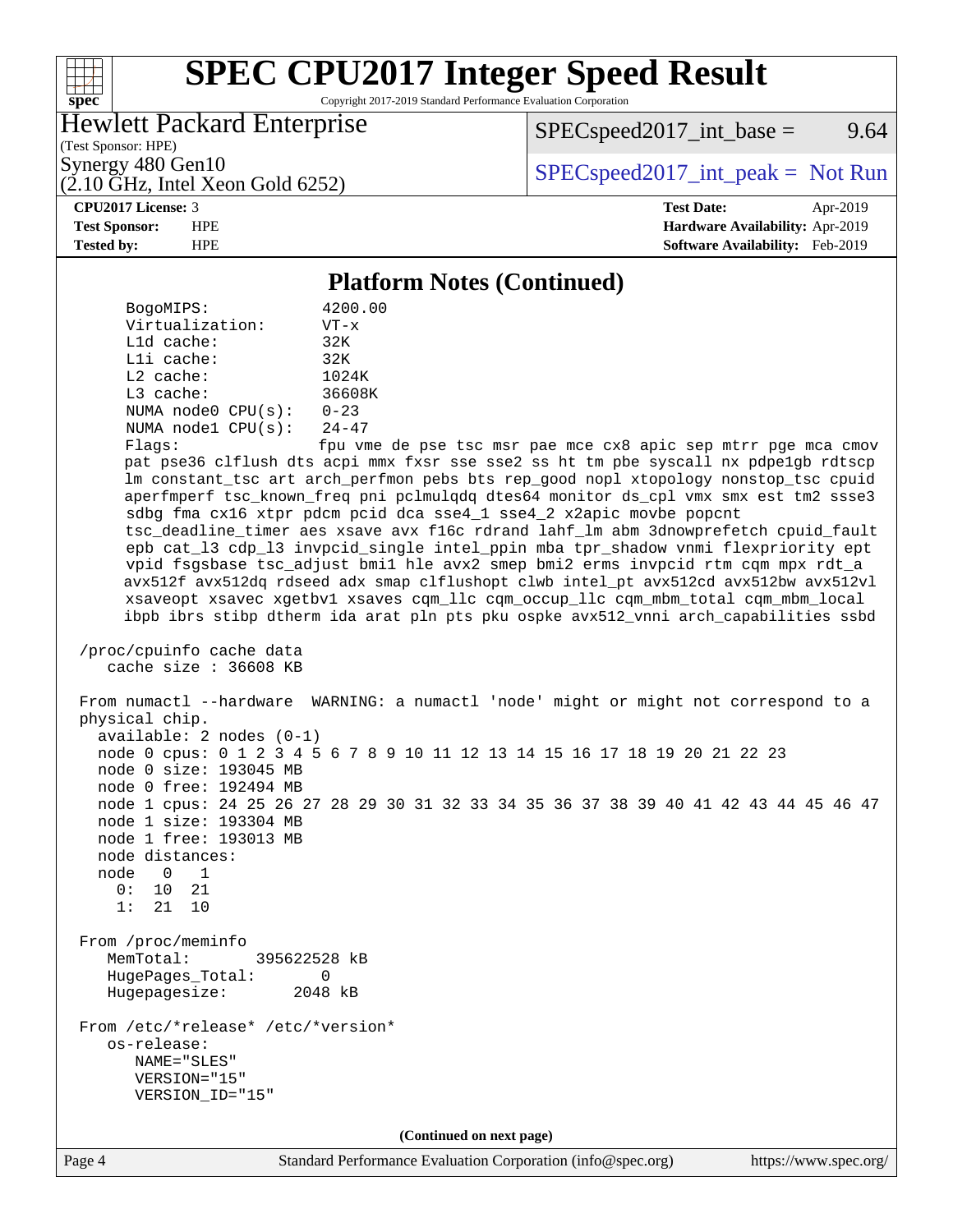## $+\!\!+\!\!$ **[spec](http://www.spec.org/)**

# **[SPEC CPU2017 Integer Speed Result](http://www.spec.org/auto/cpu2017/Docs/result-fields.html#SPECCPU2017IntegerSpeedResult)**

Copyright 2017-2019 Standard Performance Evaluation Corporation

## Hewlett Packard Enterprise

(2.10 GHz, Intel Xeon Gold 6252)

 $SPEC speed2017\_int\_base =$  9.64

(Test Sponsor: HPE)

Synergy 480 Gen10  $S^{per}$  [SPECspeed2017\\_int\\_peak =](http://www.spec.org/auto/cpu2017/Docs/result-fields.html#SPECspeed2017intpeak) Not Run

**[CPU2017 License:](http://www.spec.org/auto/cpu2017/Docs/result-fields.html#CPU2017License)** 3 **[Test Date:](http://www.spec.org/auto/cpu2017/Docs/result-fields.html#TestDate)** Apr-2019 **[Test Sponsor:](http://www.spec.org/auto/cpu2017/Docs/result-fields.html#TestSponsor)** HPE **[Hardware Availability:](http://www.spec.org/auto/cpu2017/Docs/result-fields.html#HardwareAvailability)** Apr-2019 **[Tested by:](http://www.spec.org/auto/cpu2017/Docs/result-fields.html#Testedby)** HPE **[Software Availability:](http://www.spec.org/auto/cpu2017/Docs/result-fields.html#SoftwareAvailability)** Feb-2019

#### **[Platform Notes \(Continued\)](http://www.spec.org/auto/cpu2017/Docs/result-fields.html#PlatformNotes)**

PRETTY NAME="SUSE Linux Enterprise Server 15" ID="sles" ID\_LIKE="suse" ANSI\_COLOR="0;32" CPE\_NAME="cpe:/o:suse:sles:15" uname -a: Linux sy480g10-2 4.12.14-23-default #1 SMP Tue May 29 21:04:44 UTC 2018 (cd0437b) x86\_64 x86\_64 x86\_64 GNU/Linux Kernel self-reported vulnerability status: CVE-2017-5754 (Meltdown): Not affected CVE-2017-5753 (Spectre variant 1): Mitigation: \_\_user pointer sanitization CVE-2017-5715 (Spectre variant 2): Mitigation: Indirect Branch Restricted Speculation, IBPB, IBRS\_FW run-level 3 Apr 11 12:27 SPEC is set to: /home/cpu2017\_u2 Filesystem Type Size Used Avail Use% Mounted on /dev/sdb2 btrfs 371G 88G 282G 24% /home Additional information from dmidecode follows. WARNING: Use caution when you interpret this section. The 'dmidecode' program reads system data which is "intended to allow hardware to be accurately determined", but the intent may not be met, as there are frequent changes to hardware, firmware, and the "DMTF SMBIOS" standard. BIOS HPE I42 02/02/2019 Memory: 24x UNKNOWN NOT AVAILABLE 16 GB 2 rank 2933 (End of data from sysinfo program) **[Compiler Version Notes](http://www.spec.org/auto/cpu2017/Docs/result-fields.html#CompilerVersionNotes)** ============================================================================== CC 600.perlbench\_s(base) 602.gcc\_s(base) 605.mcf\_s(base) 625.x264\_s(base) 657.xz\_s(base) ------------------------------------------------------------------------------ Intel(R) C Intel(R) 64 Compiler for applications running on Intel(R)  $64$ , Version 19.0.2.187 Build 20190117 Copyright (C) 1985-2019 Intel Corporation. All rights reserved. ------------------------------------------------------------------------------ ==============================================================================

CXXC 620.omnetpp\_s(base) 623.xalancbmk\_s(base) 631.deepsjeng\_s(base)

**(Continued on next page)**

Page 5 Standard Performance Evaluation Corporation [\(info@spec.org\)](mailto:info@spec.org) <https://www.spec.org/>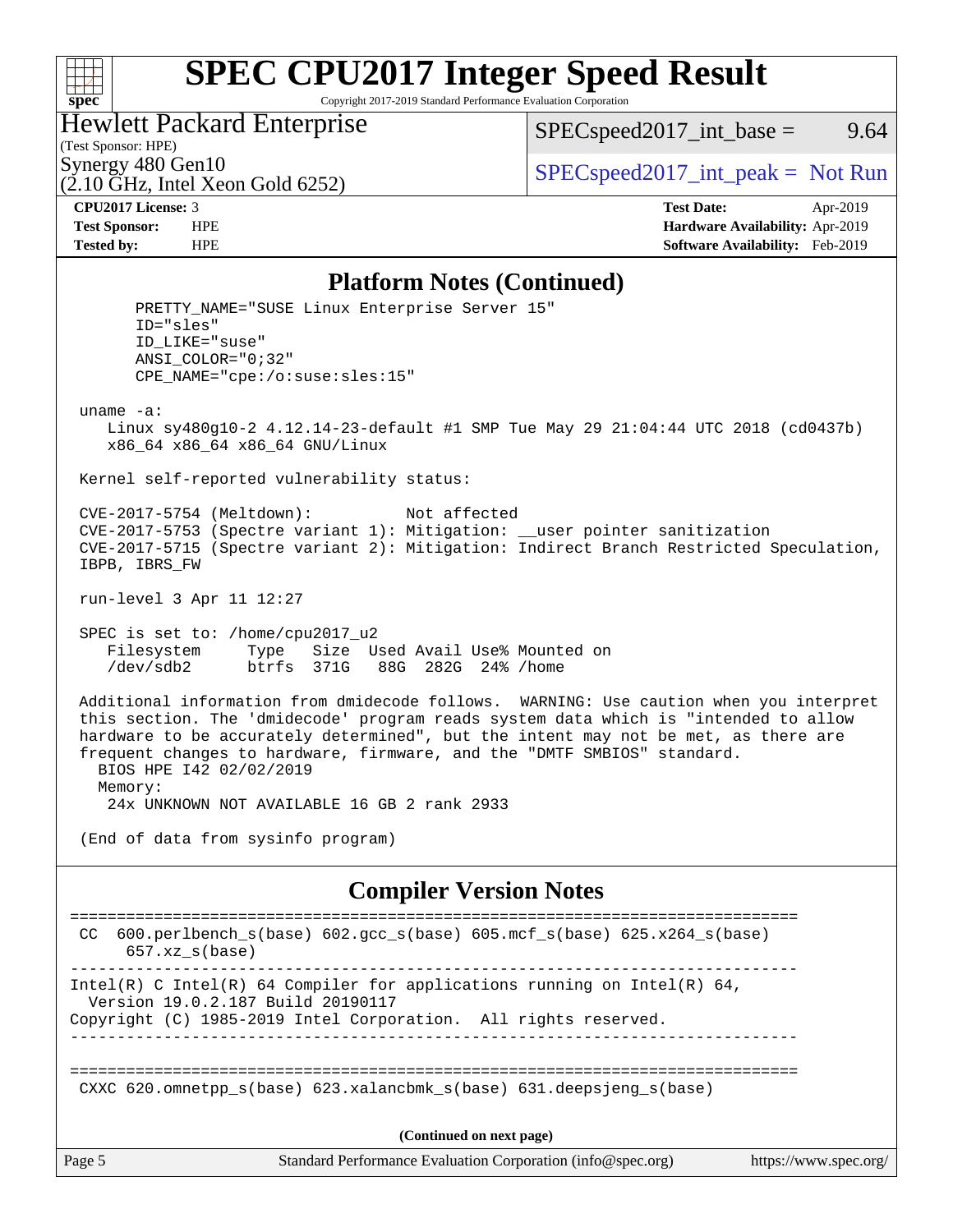| S)<br>Dе<br>I<br>Ľ |  |  |  |  |  |
|--------------------|--|--|--|--|--|

# **[SPEC CPU2017 Integer Speed Result](http://www.spec.org/auto/cpu2017/Docs/result-fields.html#SPECCPU2017IntegerSpeedResult)**

Copyright 2017-2019 Standard Performance Evaluation Corporation

## Hewlett Packard Enterprise

 $SPEC speed2017\_int\_base =$  9.64

(Test Sponsor: HPE)

 $(2.10 \text{ GHz}, \text{Intel Xeon}$  Gold 6252)

Synergy 480 Gen10  $SPEC speed2017\_int\_peak = Not Run$ 

**[CPU2017 License:](http://www.spec.org/auto/cpu2017/Docs/result-fields.html#CPU2017License)** 3 **[Test Date:](http://www.spec.org/auto/cpu2017/Docs/result-fields.html#TestDate)** Apr-2019 **[Test Sponsor:](http://www.spec.org/auto/cpu2017/Docs/result-fields.html#TestSponsor)** HPE **[Hardware Availability:](http://www.spec.org/auto/cpu2017/Docs/result-fields.html#HardwareAvailability)** Apr-2019 **[Tested by:](http://www.spec.org/auto/cpu2017/Docs/result-fields.html#Testedby)** HPE **[Software Availability:](http://www.spec.org/auto/cpu2017/Docs/result-fields.html#SoftwareAvailability)** Feb-2019

## **[Compiler Version Notes \(Continued\)](http://www.spec.org/auto/cpu2017/Docs/result-fields.html#CompilerVersionNotes)**

641.leela\_s(base)

------------------------------------------------------------------------------ Intel(R)  $C++$  Intel(R) 64 Compiler for applications running on Intel(R) 64, Version 19.0.2.187 Build 20190117 Copyright (C) 1985-2019 Intel Corporation. All rights reserved. ------------------------------------------------------------------------------ ============================================================================== FC 648.exchange2\_s(base) ------------------------------------------------------------------------------ Intel(R) Fortran Intel(R) 64 Compiler for applications running on Intel(R) 64, Version 19.0.2.187 Build 20190117 Copyright (C) 1985-2019 Intel Corporation. All rights reserved.

------------------------------------------------------------------------------

# **[Base Compiler Invocation](http://www.spec.org/auto/cpu2017/Docs/result-fields.html#BaseCompilerInvocation)**

[C benchmarks](http://www.spec.org/auto/cpu2017/Docs/result-fields.html#Cbenchmarks): [icc -m64 -std=c11](http://www.spec.org/cpu2017/results/res2019q2/cpu2017-20190430-13346.flags.html#user_CCbase_intel_icc_64bit_c11_33ee0cdaae7deeeab2a9725423ba97205ce30f63b9926c2519791662299b76a0318f32ddfffdc46587804de3178b4f9328c46fa7c2b0cd779d7a61945c91cd35)

[C++ benchmarks:](http://www.spec.org/auto/cpu2017/Docs/result-fields.html#CXXbenchmarks) [icpc -m64](http://www.spec.org/cpu2017/results/res2019q2/cpu2017-20190430-13346.flags.html#user_CXXbase_intel_icpc_64bit_4ecb2543ae3f1412ef961e0650ca070fec7b7afdcd6ed48761b84423119d1bf6bdf5cad15b44d48e7256388bc77273b966e5eb805aefd121eb22e9299b2ec9d9)

[Fortran benchmarks](http://www.spec.org/auto/cpu2017/Docs/result-fields.html#Fortranbenchmarks): [ifort -m64](http://www.spec.org/cpu2017/results/res2019q2/cpu2017-20190430-13346.flags.html#user_FCbase_intel_ifort_64bit_24f2bb282fbaeffd6157abe4f878425411749daecae9a33200eee2bee2fe76f3b89351d69a8130dd5949958ce389cf37ff59a95e7a40d588e8d3a57e0c3fd751)

# **[Base Portability Flags](http://www.spec.org/auto/cpu2017/Docs/result-fields.html#BasePortabilityFlags)**

 600.perlbench\_s: [-DSPEC\\_LP64](http://www.spec.org/cpu2017/results/res2019q2/cpu2017-20190430-13346.flags.html#b600.perlbench_s_basePORTABILITY_DSPEC_LP64) [-DSPEC\\_LINUX\\_X64](http://www.spec.org/cpu2017/results/res2019q2/cpu2017-20190430-13346.flags.html#b600.perlbench_s_baseCPORTABILITY_DSPEC_LINUX_X64) 602.gcc\_s: [-DSPEC\\_LP64](http://www.spec.org/cpu2017/results/res2019q2/cpu2017-20190430-13346.flags.html#suite_basePORTABILITY602_gcc_s_DSPEC_LP64) 605.mcf\_s: [-DSPEC\\_LP64](http://www.spec.org/cpu2017/results/res2019q2/cpu2017-20190430-13346.flags.html#suite_basePORTABILITY605_mcf_s_DSPEC_LP64) 620.omnetpp\_s: [-DSPEC\\_LP64](http://www.spec.org/cpu2017/results/res2019q2/cpu2017-20190430-13346.flags.html#suite_basePORTABILITY620_omnetpp_s_DSPEC_LP64) 623.xalancbmk\_s: [-DSPEC\\_LP64](http://www.spec.org/cpu2017/results/res2019q2/cpu2017-20190430-13346.flags.html#suite_basePORTABILITY623_xalancbmk_s_DSPEC_LP64) [-DSPEC\\_LINUX](http://www.spec.org/cpu2017/results/res2019q2/cpu2017-20190430-13346.flags.html#b623.xalancbmk_s_baseCXXPORTABILITY_DSPEC_LINUX) 625.x264\_s: [-DSPEC\\_LP64](http://www.spec.org/cpu2017/results/res2019q2/cpu2017-20190430-13346.flags.html#suite_basePORTABILITY625_x264_s_DSPEC_LP64) 631.deepsjeng\_s: [-DSPEC\\_LP64](http://www.spec.org/cpu2017/results/res2019q2/cpu2017-20190430-13346.flags.html#suite_basePORTABILITY631_deepsjeng_s_DSPEC_LP64) 641.leela\_s: [-DSPEC\\_LP64](http://www.spec.org/cpu2017/results/res2019q2/cpu2017-20190430-13346.flags.html#suite_basePORTABILITY641_leela_s_DSPEC_LP64) 648.exchange2\_s: [-DSPEC\\_LP64](http://www.spec.org/cpu2017/results/res2019q2/cpu2017-20190430-13346.flags.html#suite_basePORTABILITY648_exchange2_s_DSPEC_LP64) 657.xz\_s: [-DSPEC\\_LP64](http://www.spec.org/cpu2017/results/res2019q2/cpu2017-20190430-13346.flags.html#suite_basePORTABILITY657_xz_s_DSPEC_LP64)